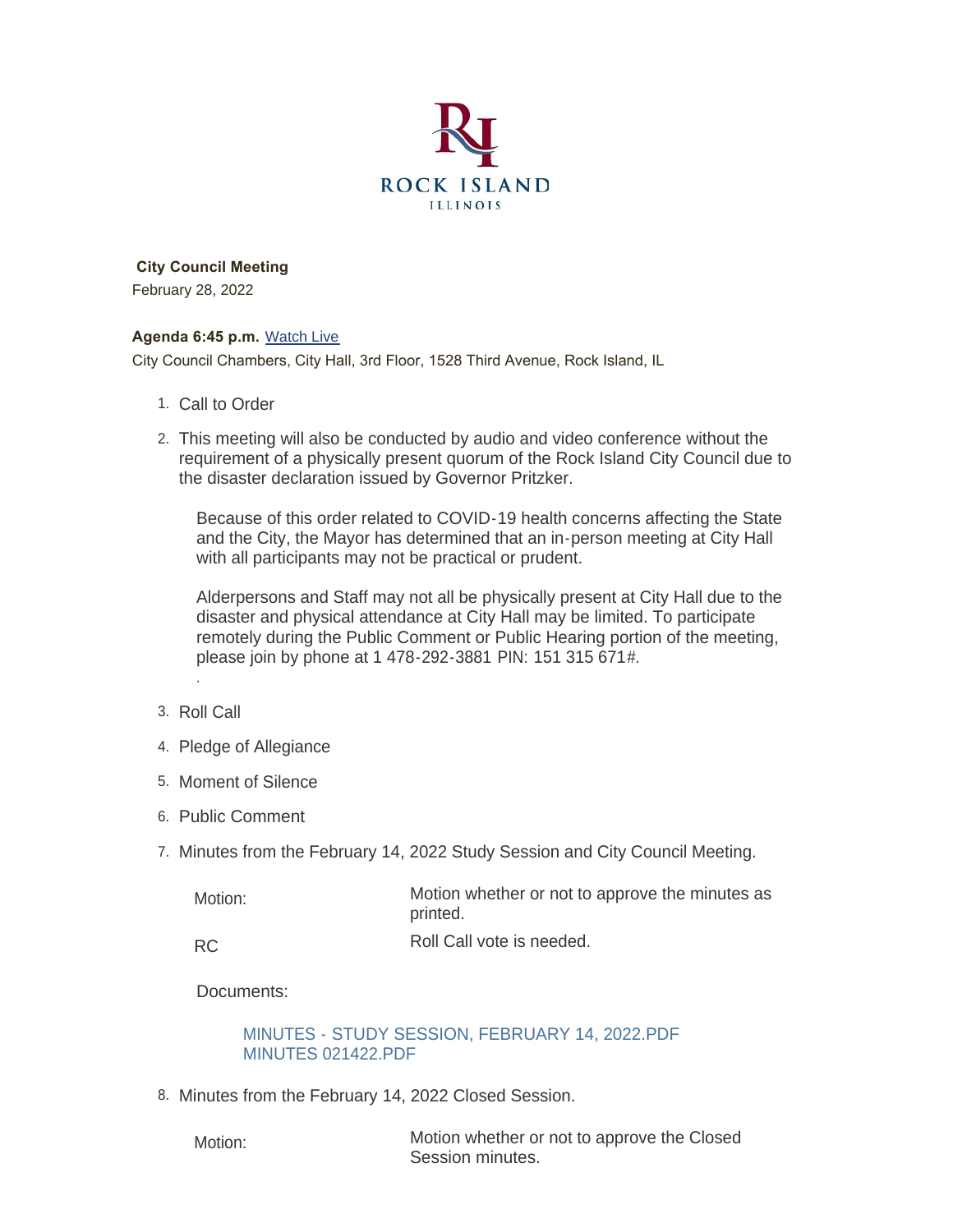RC

- 9. Update Rock Island
- 10. Proclamation declaring March 6 through March 12, 2022 as Women in Construction Week.
- 11. Presentation from Fire Chief Jeff Yerkey on Life Saving Awards.
- 12. Presentation of the 2021 Bob Towler Memorial Residential Beautification Award.

Documents:

# [CED - 2021 RESIDENTIAL BEAUTIFICATION AWARD.PDF](https://www.rigov.org/AgendaCenter/ViewFile/Item/5343?fileID=7459)

13. Presentation of the 2021 Commercial Beautification Award.

Documents:

# [CED - 2021 COMMERCIAL BEAUTIFICATION AWARD.PDF](https://www.rigov.org/AgendaCenter/ViewFile/Item/5342?fileID=7458)

- Claims 14.
	- a. Report from the Public Works Department regarding payment #8 in the amount of \$503,000.00 to Johnson Controls, Inc. of Moline, IL for work on various projects.

Documents:

# [CLAIMS - PW JOHNSON CONTROLS 2022-032.PDF](https://www.rigov.org/AgendaCenter/ViewFile/Item/5353?fileID=7466)

b. Report from the Information Technology Department regarding payment in the amount of \$52,704.16 (5% increase) to Harris Computer System of Chicago, IL for the annual maintenance contract renewal for the utility billing system NorthStar for the term April 1, 2022 through March 31, 2023.

Documents:

# [CLAIMS - IT HARRIS NORTHSTAR.PDF](https://www.rigov.org/AgendaCenter/ViewFile/Item/5359?fileID=7473)

c. Report from the Information Technology Department regarding payment in the amount of \$74,745.55 (8% increase) to Harris Computer System of Chicago, IL for the annual maintenance contract for GEMS financial and human resources software for the term April 1, 2022 through March 31, 2023.

Motion whether or not to approve claim items a through c. Motion:

RC

Roll Call vote is needed.

Documents:

# [CLAIMS - IT HARRIS GEMS.PDF](https://www.rigov.org/AgendaCenter/ViewFile/Item/5360?fileID=7474)

Claims for the week of February 4, 2022 through February 10, 2022 in the amount 15.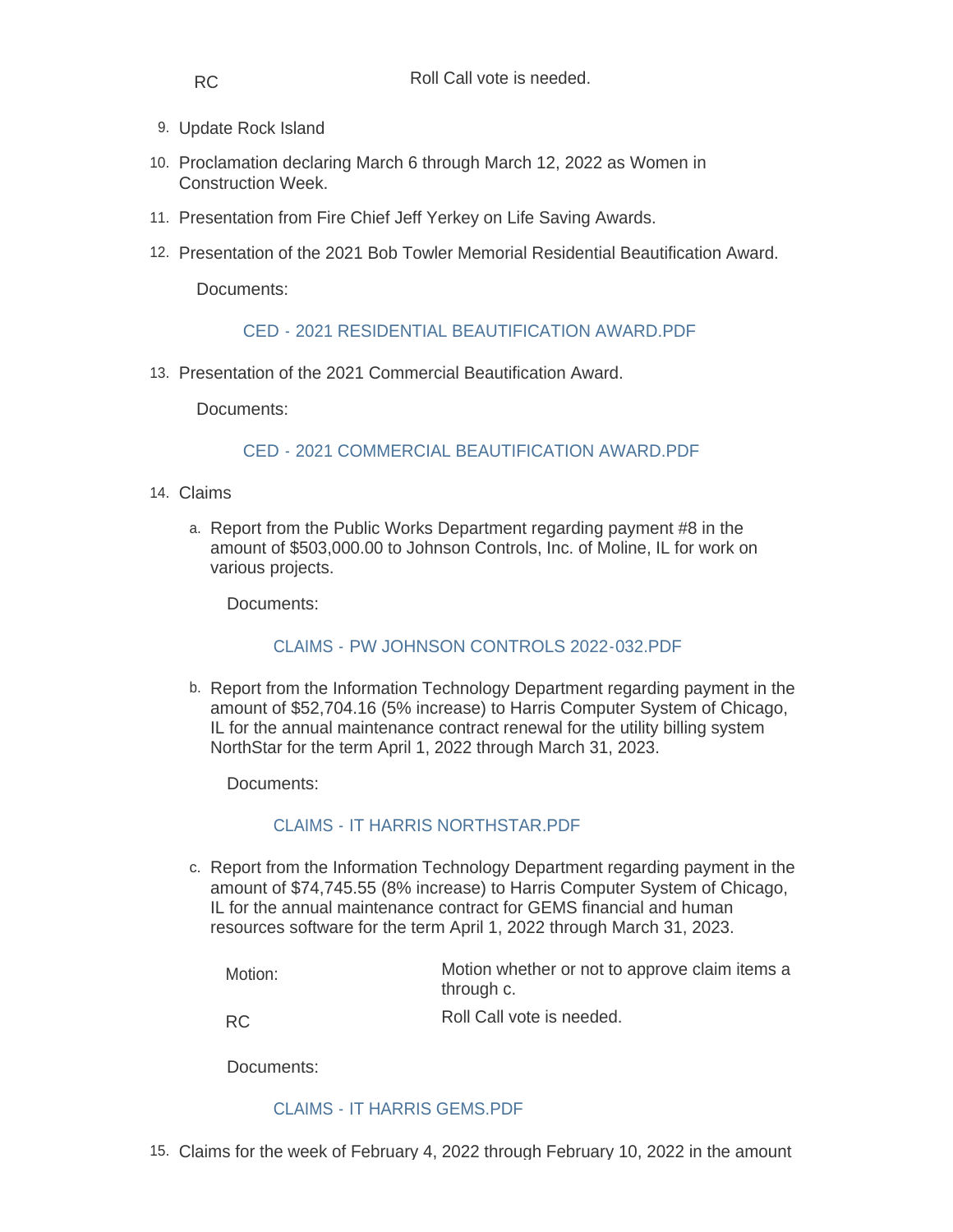Claims for the week of February 4, 2022 through February 10, 2022 in the amount of \$614,329.77; week of February 11, 2022 through February 17, 2022 in the amount of \$2,616,948.82; and payroll for the weeks of January 24, 2022 through February 6, 2022 in the amount of \$1,483,692.11.

Motion whether or not to allow the claims and payroll. Motion:

RC

Roll Call vote is needed.

Documents:

[CLAIMS - AP CHECK REGISTER 020422.PDF](https://www.rigov.org/AgendaCenter/ViewFile/Item/5355?fileID=7468) [CLAIMS - AP CHECK REGISTER 021122.PDF](https://www.rigov.org/AgendaCenter/ViewFile/Item/5355?fileID=7469) [CLAIMS - PAYROLL EXPENSE REPORT 021122.PDF](https://www.rigov.org/AgendaCenter/ViewFile/Item/5355?fileID=7470)

16. ACH Report for January 2022 in the amount of \$2,542,030.00.

Motion whether or not to approve the ACH payments. Motion:

Roll Call vote is needed. RC

Documents:

### [FINANCE - ACH REPORT JANUARY 2022.PDF](https://www.rigov.org/AgendaCenter/ViewFile/Item/5361?fileID=7475)

17. Purchase Card Claims for the period of December 28, 2021 through January 26, 2022 in the amount of \$61,260.32.

Motion whether or not to approve the purchase card claims. Motion:

Roll Call vote is needed. RC

Documents:

#### [FINANCE - PURCHASE CARDS.PDF](https://www.rigov.org/AgendaCenter/ViewFile/Item/5362?fileID=7476)

18. Report from the Police Department regarding the purchase of a GrayKey investigative tool in the amount of \$28,070.00 from Grayshift, LLC.

Motion whether or not to approve the purchase as recommended. Motion:

Roll Call vote is needed. RC

Documents:

# [POLICE - GRAYKEY PURCHASE.PDF](https://www.rigov.org/AgendaCenter/ViewFile/Item/5356?fileID=7471)

19. Report from the Police Department regarding bids for the purchase of handguns, recommending the bid be awarded to Acme Sports, Inc. of Seymour, IN in the amount of \$14,715.00.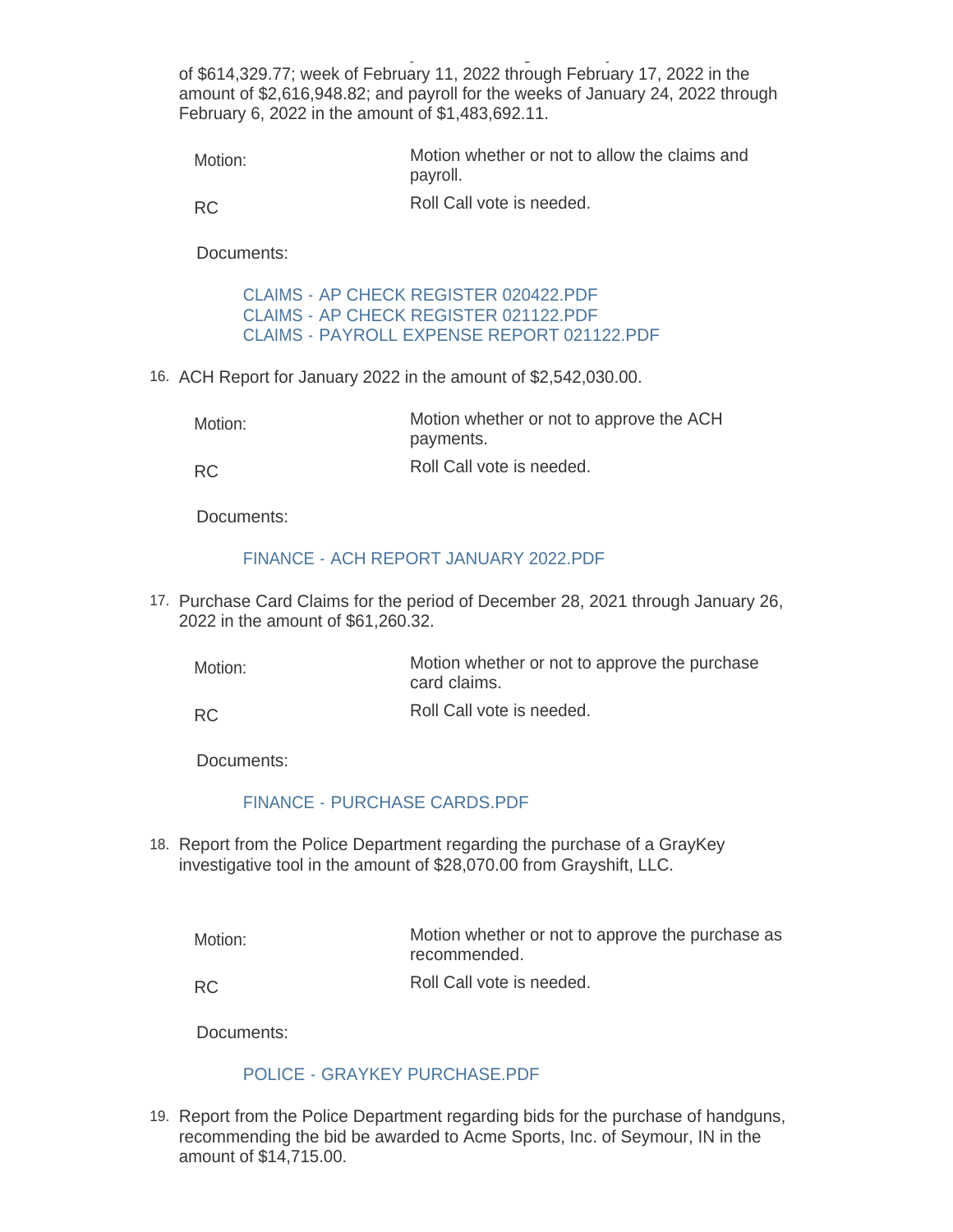| Motion:   | Motion whether or not to award the bid as<br>recommended. |
|-----------|-----------------------------------------------------------|
| <b>RC</b> | Roll Call vote is needed.                                 |

Documents:

# [POLICE - BID RECOMMNEDATION HANDGUN PURCHASE.PDF](https://www.rigov.org/AgendaCenter/ViewFile/Item/5357?fileID=7472)

20. Report from the Community & Economic Development Department regarding a Cultural Liaison Contract.

| Motion: | Motion whether or not to approve the contract and<br>authorize the Interim City Manager to execute the<br>contract documents. |
|---------|-------------------------------------------------------------------------------------------------------------------------------|
| RC.     | Roll Call vote is needed.                                                                                                     |

Documents:

#### [CED - CULTURAL LIAISON CONTRACT.PDF](https://www.rigov.org/AgendaCenter/ViewFile/Item/5346?fileID=7462)

21. Report from the Human Resources Department regarding contract negotiations with Assured Partners/Benefit Staff for Health Insurance Consultancy for a threeyear term.

| Motion: | Motion whether or not to allow the Human<br>Resources Department to negotiate a contract with<br>Assured Partners/Benefit Staff. |
|---------|----------------------------------------------------------------------------------------------------------------------------------|
| RC.     | Roll Call vote is needed.                                                                                                        |

Documents:

# [HR - HEALTH CARE CONSULTANT CONTRACT.PDF](https://www.rigov.org/AgendaCenter/ViewFile/Item/5341?fileID=7484)

22. Report from the Human Resources Department regarding contract negotiations with Genesis for the City Medical Clinic for a three-year term.

| Motion: | Motion whether or not to allow the Human<br>Resources Department to negotiate a contract with<br>Genesis for the City Medical Clinic. |
|---------|---------------------------------------------------------------------------------------------------------------------------------------|
| RC.     | Roll Call vote is needed.                                                                                                             |

Documents:

#### [HR - GENESIS ON-SITE MEDICAL SERVICES CONTRACT](https://www.rigov.org/AgendaCenter/ViewFile/Item/5367?fileID=7486)  AWARD.PDF

23. Report from the Public Works Department regarding a First Amendment to the site license agreement with AT&T for lease additional ground space for a diesel generator at the 2215 16th Avenue water tower site.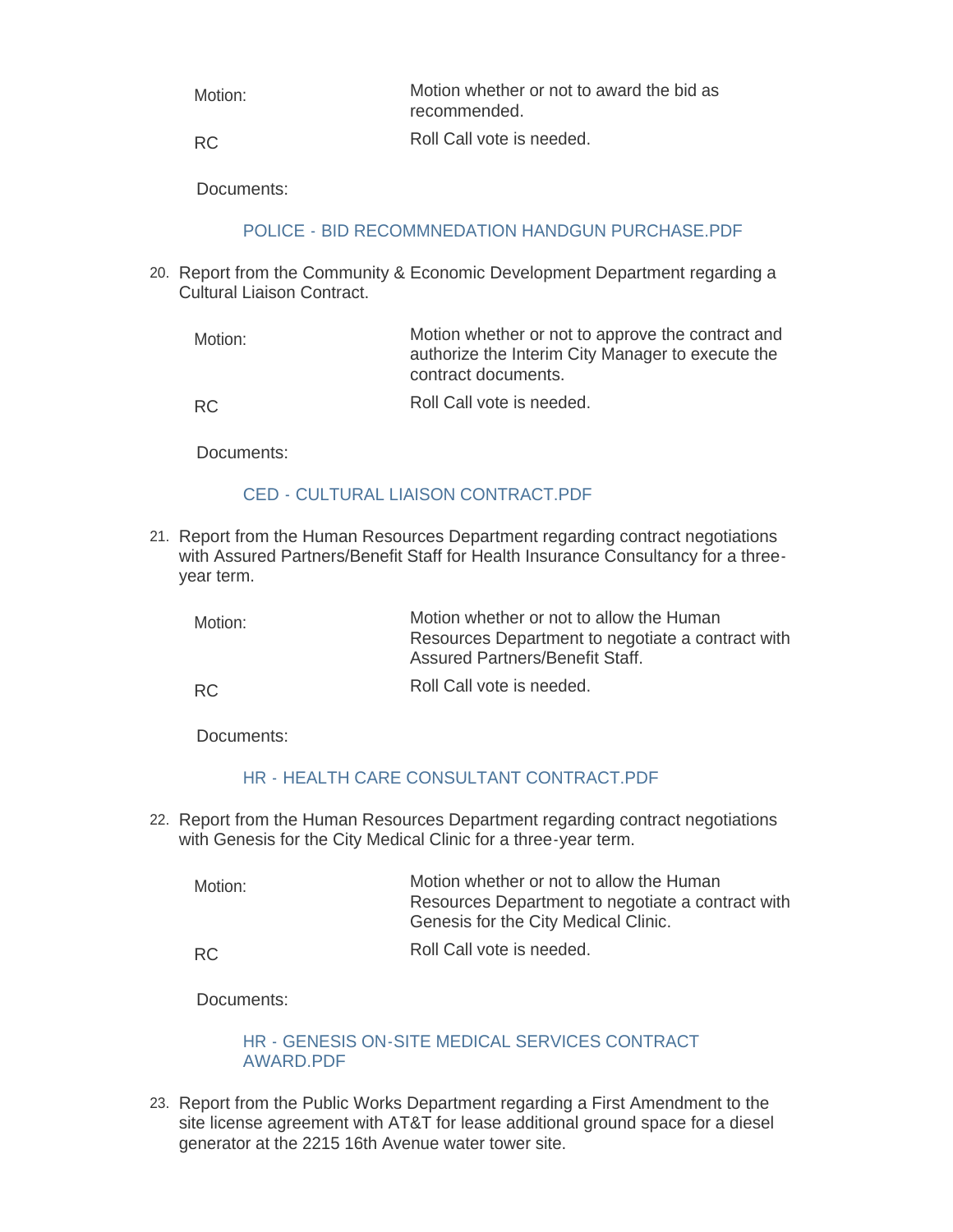| Motion: | Motion whether or not to approve the amendment<br>to the agreement and authorize the Interim City<br>Manager to execute the document. |
|---------|---------------------------------------------------------------------------------------------------------------------------------------|
| RC.     | Roll Call vote is needed.                                                                                                             |

Documents:

### [PW - ATT AMENDMENT SITE AGREEMENT 2022-034.PDF](https://www.rigov.org/AgendaCenter/ViewFile/Item/5354?fileID=7467)

24. Report from the Community & Economic Development Department regarding an an adjustment to the Arts Program Services Agreement with Quad City Arts.

| Motion:   | Motion whether or not to approve the agreement as<br>recommended and authorize the Interim City<br>Manager to execute the agreement. |
|-----------|--------------------------------------------------------------------------------------------------------------------------------------|
| <b>RC</b> | Roll Call vote is needed.                                                                                                            |

Documents:

# [CED - ARTS PROGRAM AGREEMENT.PDF](https://www.rigov.org/AgendaCenter/ViewFile/Item/5345?fileID=7461)

25. Report from the Community & Economic Development Department recommending the approval of a Landbank Intergovernmental Agreement.

| Motion: | Motion whether or not to approve the Landbank<br>Intergovernmental agreement as recommended<br>subject to minor attorney modifications and<br>authorize the Interim City Manager to execute the<br>agreement. |
|---------|---------------------------------------------------------------------------------------------------------------------------------------------------------------------------------------------------------------|
|         |                                                                                                                                                                                                               |

Roll Call vote is needed. RC

Documents:

# [CED - LAND BANK.PDF](https://www.rigov.org/AgendaCenter/ViewFile/Item/5351?fileID=7465)

26. Report from the Community & Economic Development Department regarding a TIFiQ Software Agreement to assist with Tax Increment Financing (TIF) requirements.

| Motion: | Motion whether or to approve the request as<br>recommended and authorize the Interim City<br>Manager to execute the agreement. |
|---------|--------------------------------------------------------------------------------------------------------------------------------|
| -RC     | Roll Call vote is needed.                                                                                                      |

Documents:

# [CED - TIFIQ SOFTWARE AGREEMENT.PDF](https://www.rigov.org/AgendaCenter/ViewFile/Item/5349?fileID=7464)

27. Report from the Community & Economic Development Development regarding the Commercial Industrial Revolving Loan Fund (CIRLF) program Policies and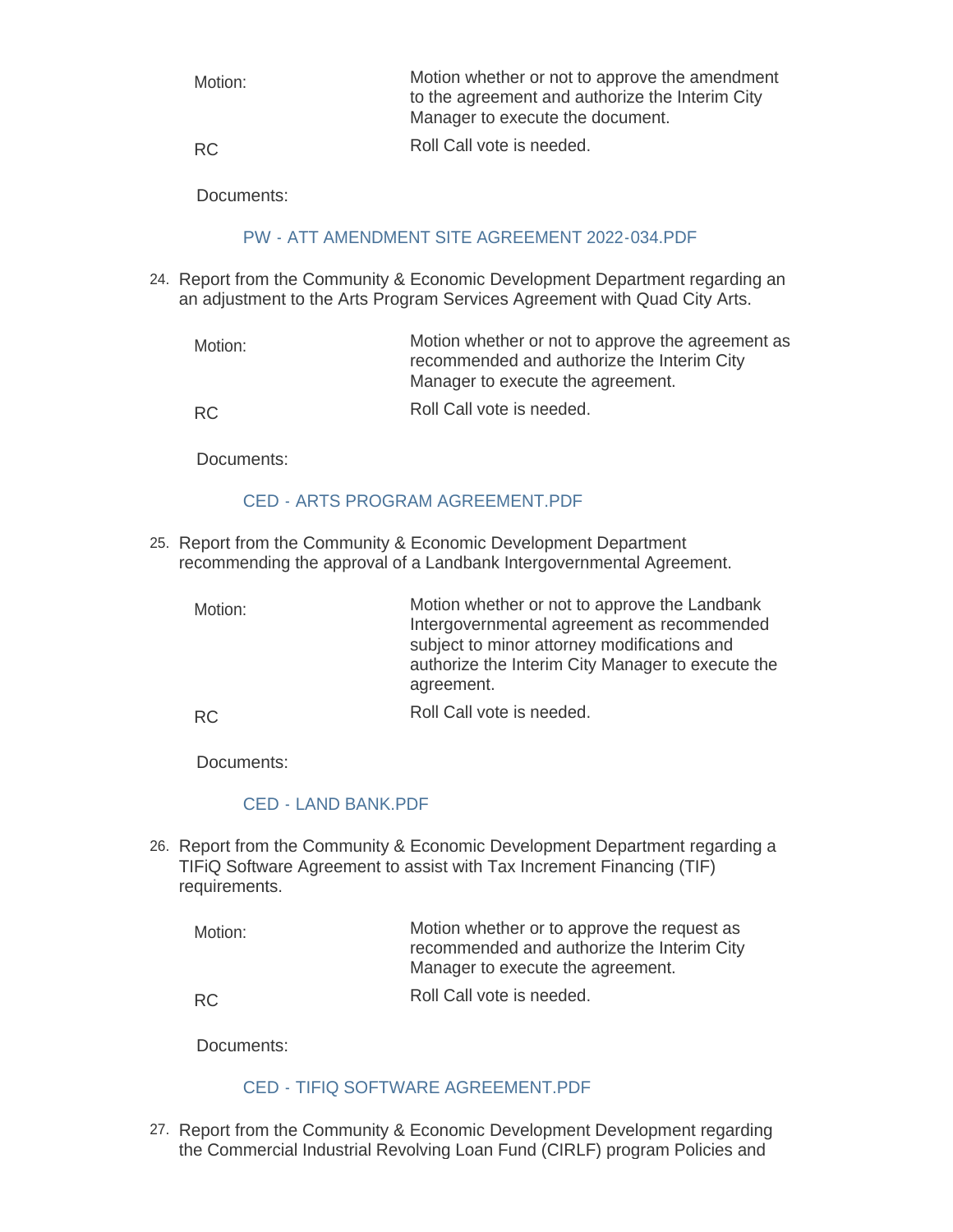Procedures.

| Motion: | Motion whether or not to approve the CIRLF<br>program Policies and Procedures as<br>recommended. |
|---------|--------------------------------------------------------------------------------------------------|
| RC.     | Roll Call vote is needed.                                                                        |

the Commercial Industrial Revolving Loan Fund (CIRLF) program Policies and

Documents:

### [CED - CIRLF POLICIES AND PROCEDURES.PDF](https://www.rigov.org/AgendaCenter/ViewFile/Item/5366?fileID=7480)

28. Report from the Community & Economic Development Department regarding an ordinance amending Chapter 8, Licenses and Business Regulations, adding Article XXII, Commercial Industrial Revolving Loan Fund (CIRLF) Committee. (First Reading)

Motion whether or not to consider the ordinance. Roll Call vote is needed. Motion: RC

Documents:

.

### [CED - CIRLF COMMITTEE ORDINANCE.PDF](https://www.rigov.org/AgendaCenter/ViewFile/Item/5344?fileID=7460)

Report from General Administration recommending an amendment to Article III, 29. Sec. 6-48. of the Code of Ordinances regarding the Fire Pension Fund Board. (First Reading)

Motion whether or not to consider the ordinance. Roll Call vote is needed. Motion: RC

Documents:

# [GENERAL ADMIN - FIRE PENSION FUND BOARD ORDINANCE.PDF](https://www.rigov.org/AgendaCenter/ViewFile/Item/5352?fileID=7478)

Report from General Administration regarding amendments to Chapter 8 of the 30. Code of Ordinances regarding video gaming licenses. (First Reading)

| Motion:   | Motion whether or not to consider the ordinance. |
|-----------|--------------------------------------------------|
| <b>RC</b> | Roll Call vote is needed.                        |

Documents:

### [GENERAL ADMIN - AMENDMENTS TO VIDEO GAMING](https://www.rigov.org/AgendaCenter/ViewFile/Item/5350?fileID=7483)  ORDINANCE.PDF

31. Report from the Community & Economic Development Department regarding a request from Good Shepard Presbyterian to vacate a segment of a City north/south alley adjacent to a church owned dwelling at 1822 24th Street on the East and a church parking lot on the West.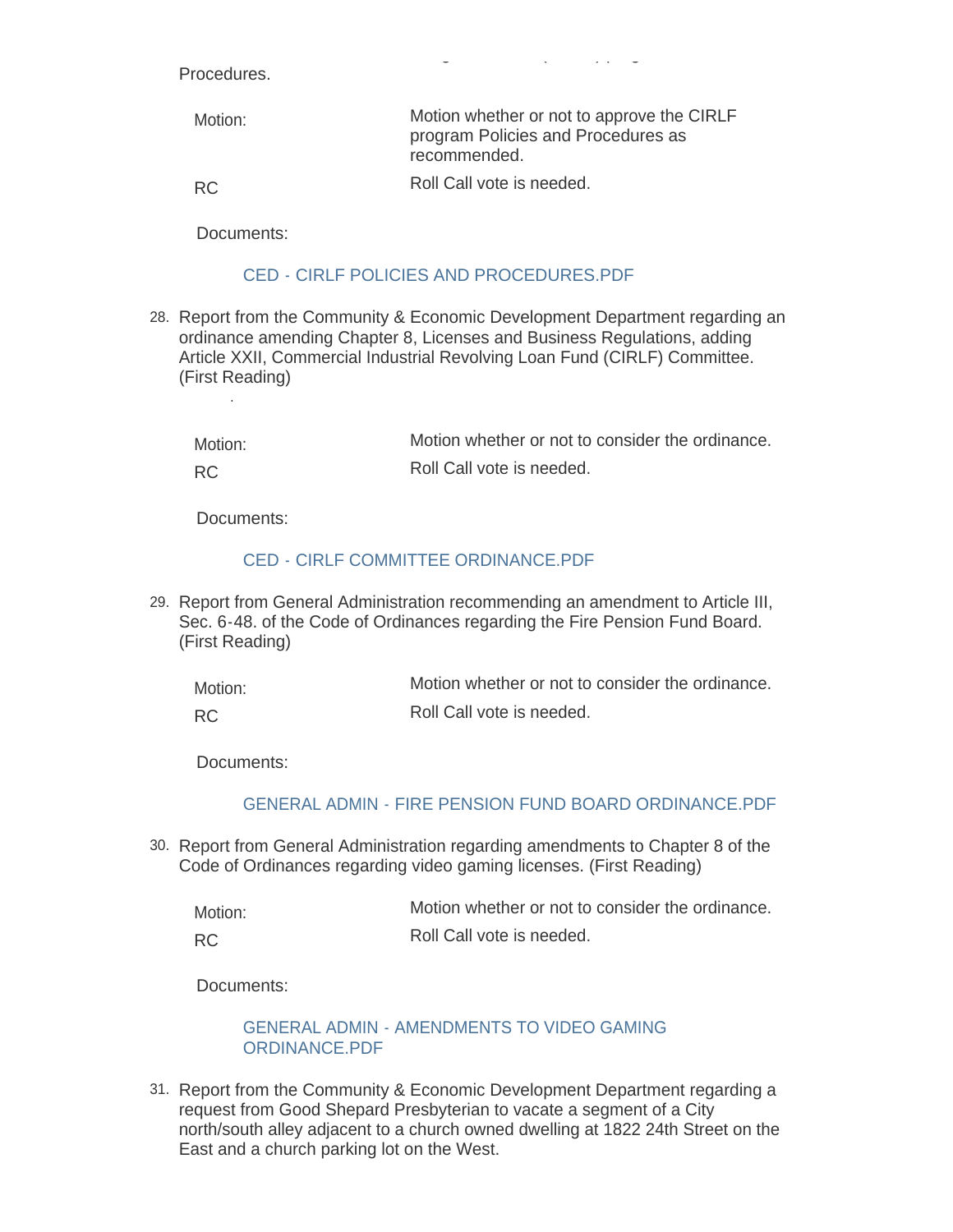| Motion:   | Motion whether or not to deny the request as<br>recommended. |
|-----------|--------------------------------------------------------------|
| <b>RC</b> | Roll Call vote is needed.                                    |

Documents:

### [CED - ROW VACATION REQUEST 1822 24TH ST.PDF](https://www.rigov.org/AgendaCenter/ViewFile/Item/5348?fileID=7463)

32. Report from the Finance Department regarding a budget adjustment for the Martin Luther King Community Center increasing the MLK Activity Fund (901) revenues by \$195,000.00 and expenditures by \$232,037.00 for the West End Community Assessment.

| Motion: | Motion whether or not to approve the budget<br>adjustment as recommended. |
|---------|---------------------------------------------------------------------------|
| D C     | Roll Call vote is needed.                                                 |

Documents:

RC

### [FINANCE - MLK BUDGET ADJUSTMENT.PDF](https://www.rigov.org/AgendaCenter/ViewFile/Item/5363?fileID=7485)

Report from General Administration recommending an amendment to the Internal 33. Operations Policy on Council Pay and Expenses.

| Motion: | Motion whether or not to approve the amendments<br>to the policy as recommended. |
|---------|----------------------------------------------------------------------------------|
| RC      | Roll Call vote is needed.                                                        |

Documents:

#### [GENERAL ADMIN - COUNCIL SPENDING.PDF](https://www.rigov.org/AgendaCenter/ViewFile/Item/5358?fileID=7482)

- 34. Report from the City Clerk's office regarding a request from Steve's Old Time Tap to hold an outdoor event with music for the St. Patrick's Day Parade on Saturday, March 12, 2022 from 9:00 a.m. to 5:00 p.m. with street closures on 17th Street between 2nd and 3rd Avenues, and 3rd Avenue between 17th and 18th Streets; a request for the outdoor consumption of alcohol in the fenced-in area in the adjacent parking lots; and a request for sound amplification.
	- Motion whether or not to approve the event and requests as recommended, subject to complying with all Plaza and liquor license regulations and subject to being shut down early if complaints are received. Motion:
	- Roll Call vote is needed. RC

Documents: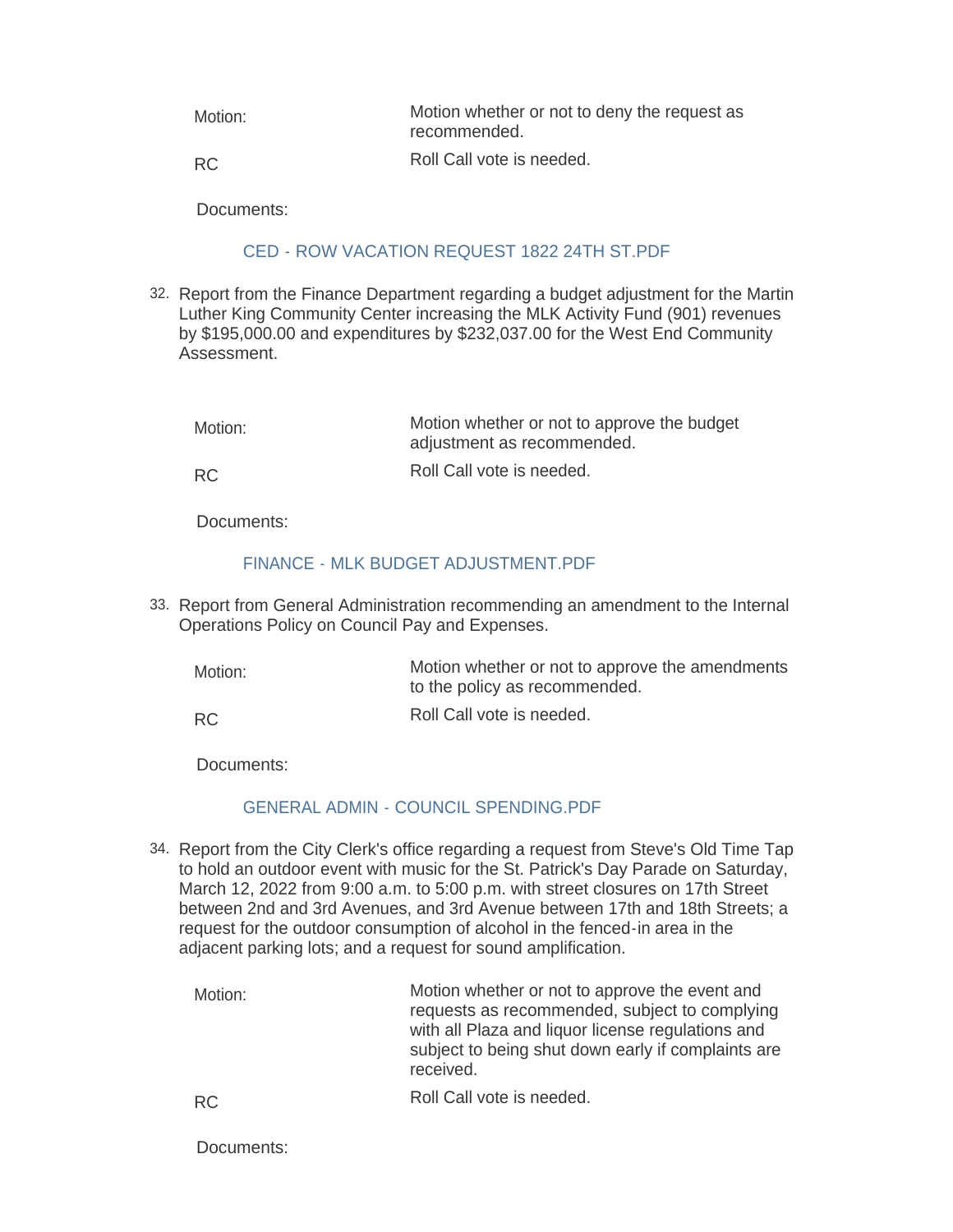### [EVENT - ST. PATRICKS DAY POST-PARADE AT STEVES OLD TIME](https://www.rigov.org/AgendaCenter/ViewFile/Item/5319?fileID=7455)  TAP.PDF

- 35. Report from the City Clerk's office regarding a request from Kavanaugh's Hilltop Tavern for an outdoor fenced event with live music for the Saint Patrick's Day Parade on Saturday, March 12, 2022 from 2:00 p.m. to 11:00 p.m.
	- Motion whether or not to approve the event and requests, subject to complying with all liquor license regulations, contacting the Fire Department for fire and safety considerations, and subject to being closed down early if complaints are received. Motion:

Roll Call vote is needed. RC

Documents:

# [EVENT - KAVANAUGHS HILLTOP TAVERN.PDF](https://www.rigov.org/AgendaCenter/ViewFile/Item/5321?fileID=7456)

- 36. Report from the City Clerk's office regarding a Plaza Activity/Event application from The Smoking Dog for an outdoor tented event for the annual Gamma Alpha Beta Fraternity Buckethead fundraiser benefitting Camp Kesem on Saturday, April 2, 2022 from 11:00 a.m. to 5:00 p.m., recommending approval of the permit fee waiver and the outdoor consumption of alcohol.
	- Motion whether or not to approve the event and requests; subject to complying with all Plaza and liquor regulations, contacting the Fire Department for fire and safety considerations; and subject to being closed down early if complaints are received. Roll Call vote is needed. Motion: RC

Documents:

# [EVENT - THE SMOKING DOG PUB BUCKETHEAD FUNDRAISER.PDF](https://www.rigov.org/AgendaCenter/ViewFile/Item/5365?fileID=7479)

- Other Business 37.
- Closed Session. 38.

**5 ILCS 120/2 (c)(11) Litigation, when an action against, affecting or on behalf of the particular public body has been filed and is pending before a court or administrative tribunal, or when the public body finds that an action is probable or imminent, in which case the basis for the finding must be recorded and entered into the minutes of the closed meeting.**

**5 ILCS 120/2(c)(1) The appointment, employment, compensation, discipline, performance, or dismissal of specific individuals who serve as independent contractors in a park, recreational, or educational setting, or specific volunteers of the public body (or legal counsel of the public body).**